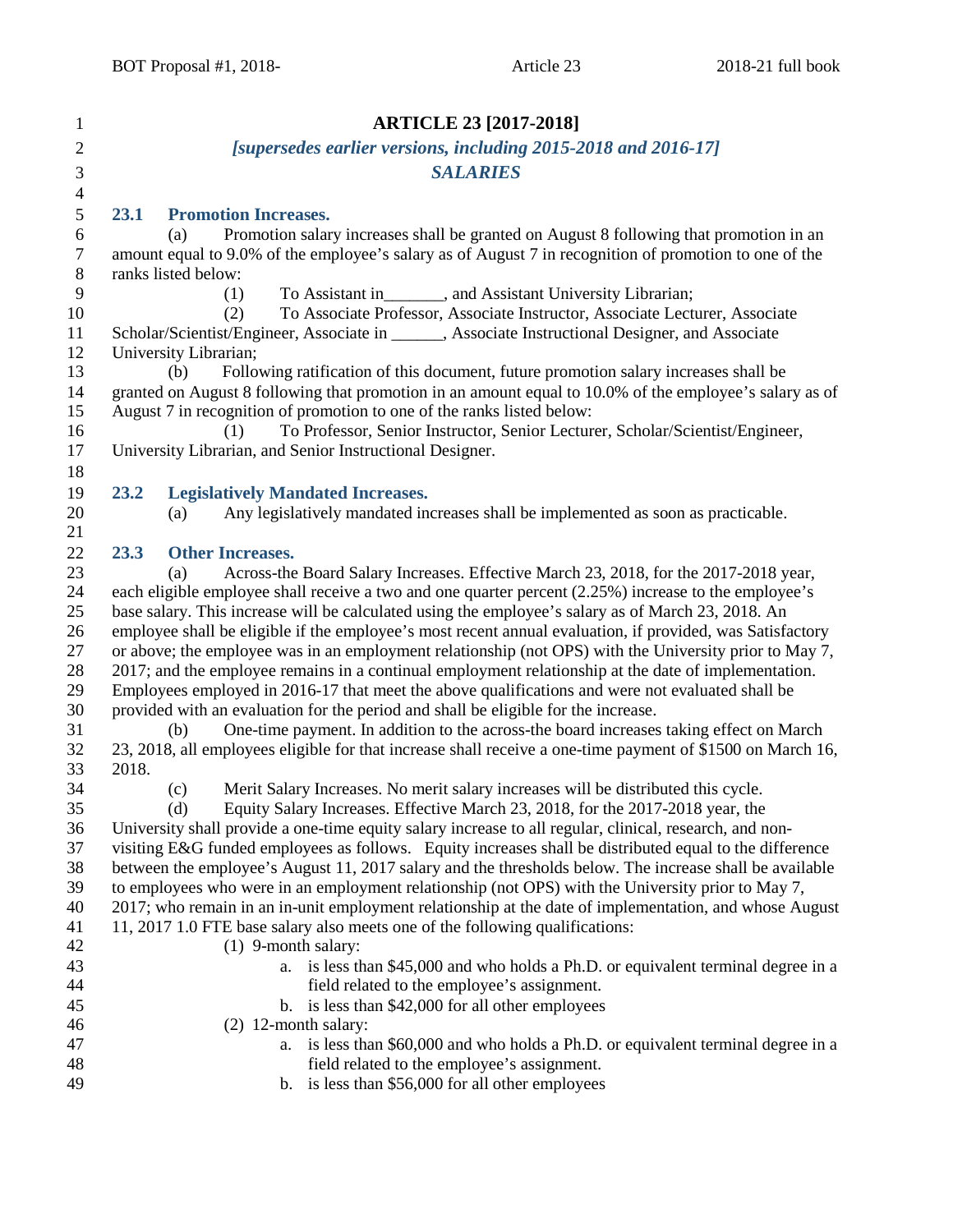**23.4 Annual Incentive Award Programs.** Incentive Award Programs recognize and promote employee excellence and productivity that respond to and support the mission of the University of Central Florida, including its strategic initiatives and five key goals. The provost or his or her designee shall give final approval for awards to successful faculty.

 Each year, the University shall make available to eligible employees 115 Incentive Awards. The awards shall be distributed to awardees in the next award cycle after ratification of this document as set forth in Paragraphs (a) through (f) below. Regardless of contract length (9 months through 12 months), award recipients shall receive a one-time award of \$5,000 as soon as practicable and a \$5,000 increase to their salary effective at the beginning of the succeeding academic year. Employees on visiting and other temporary appointments are not eligible for incentive awards. Employees on non-E&G funding will be eligible for the increase depending on availability of funds.

 (a) **UCF-Teaching Incentive Program.** The UCF-Teaching Incentive Program ("UCF- TIP") rewards teaching productivity and excellence. Each academic year the University shall make available up to fifty-five UCF-TIP awards to eligible employees. The UCF-TIP award recognizes employee contributions to UCF's key goals of offering the best undergraduate education available in Florida and achieving international prominence in key programs of graduate study. Employees applying for TIPs must meet current productivity criteria.

 (b) **UCF-Research Incentive Award Program.** The UCF-Research Incentive Award ("UCF-RIA") program recognizes outstanding research, scholarly, or creative activity that advances the body of knowledge in a particular field, including interdisciplinary research and collaborations. Each academic year the University shall make available up to fifty-five UCF-RIA awards to eligible employees. The UCF-RIA award recognizes employee contributions to UCF's key goal of achieving international prominence in research and creative activities.

 (c) **Scholarship of Teaching and Learning Awards** (SoTLs). SoTLs recognize discovery, reflection, and using evidence-based methods to research effective teaching and student learning. While the implementation of SoTL outcomes may result in teaching excellence and increased teaching effectiveness, this award recognizes scholarly efforts beyond teaching excellence. For academic year 2016-2017, the University shall make available up to five (5) SoTL awards.

 (d) **Applications for Incentive Awards.** Applications shall be completed on-line. These awards shall be made according to the criteria or procedures listed on the Faculty Excellence website. A committee will be formed in May 2018 to review and approve relevant criteria and procedures on the Faculty Excellence website for accuracy and compliance with the CBA. The University and the UFF shall have equal representation on this committee, which shall conclude their work no later than August 31, 2018.

## (e) **Incentive Award Selection.**

 (1) TIPs/RIAs. College or unit committees for the TIP and RIA award programs shall be elected by and from the unit employees. The committees shall equitably represent the departments or units within them. Employees who plan to apply for a particular award in the current or immediately following cycle shall not be eligible to serve on the committee. A committee chairperson for each incentive award program shall be elected by and from the college/unit committee. The chairperson shall charge the committee that members shall only consider the merits of the application. No additional outside information or discussion of position, e.g., instructor vs. tenure track employee, past awards, current salary, etc., may be considered, nor may additional criteria be used. The committee shall review the award applications and shall submit a ranked list of recommended employees to the dean or dean's representative. In ranking the applicants, committee members shall only consider the merits of the application. The committee shall not impose any numerical criteria or weightings during the ranking process, and for completed applications, departures from the application specifications may impact but shall not disqualify an application.

 (a) Each committee member shall review all applications and transmit a preliminary ranking to the committee chair. Committee members may rank as many applicants as they deem merit the award, with the highest rank given to the top candidate (i.e., the highest rank equals the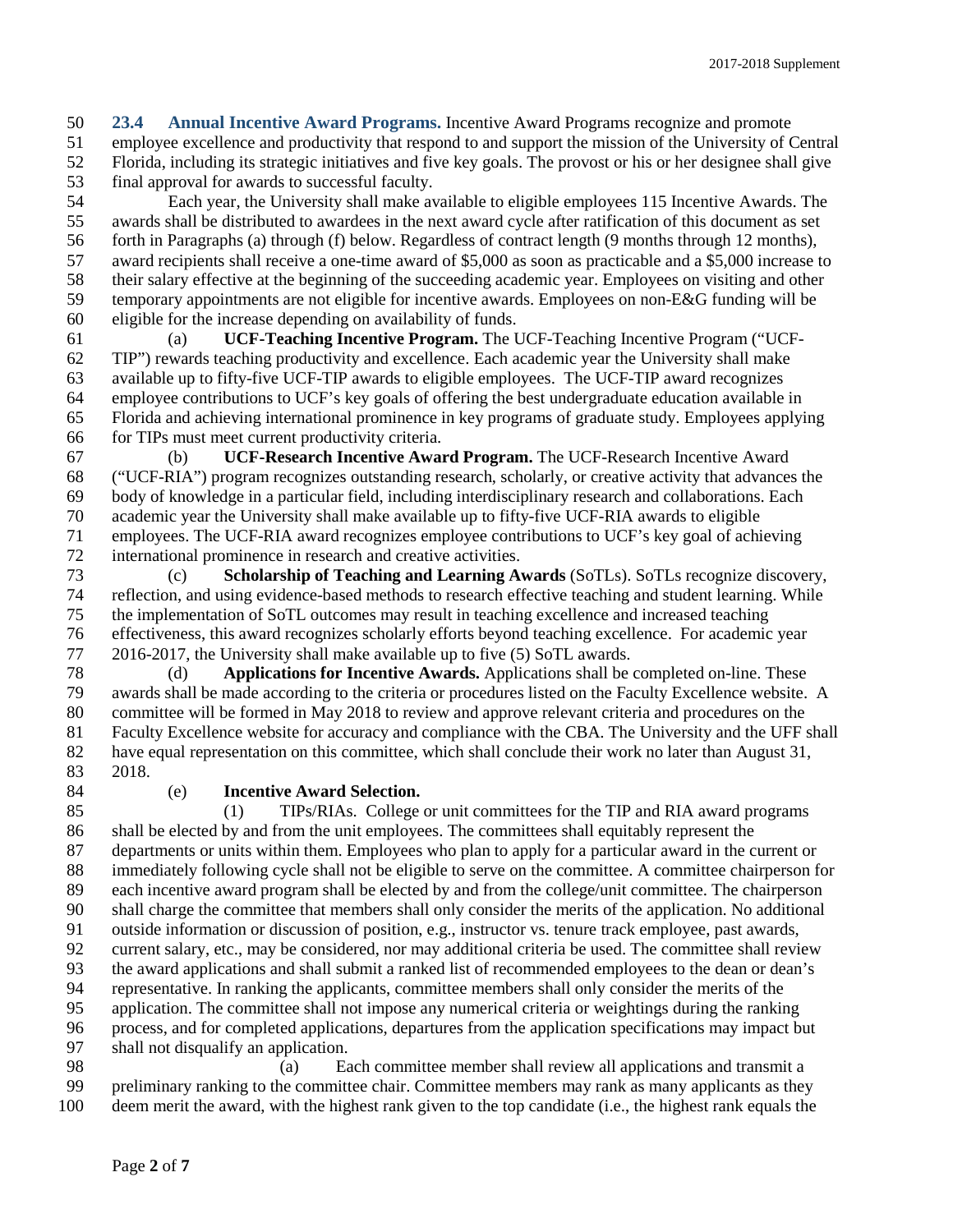number of applicants, N), the next highest rank being N-1, and so on. Applications that are not deemed acceptable for an award shall be left unranked. (b) In larger colleges or units, subcommittees may be formed from the committee at-large in the interest of efficient evaluation of the incentive award applications. Each subcommittee must include at least three members, and every member of the committee at-large must serve on a subcommittee. The applications to be reviewed shall be equitably partitioned among the subcommittees. The subcommittees shall follow the ranking procedure outlined above to determine which applications they recommend to the committee at-large. Then the committee at-large shall be convened to review the applications recommended by the subcommittees. The members of the committee at-large shall discuss the subcommittee recommendations and, finally, use the ranking procedure described above to rank the applications recommended by the subcommittees. In the event of ties, the ties shall be broken as described below. (c) The committee chair shall convene the committee and review their initial rankings. Discussion shall be limited to information contained in the application and may focus on applicants with a large variance in rankings, to try to identify the cause of and reduce disparate rankings. (d) Following this discussion, the committee shall use a secret ballot to rank candidates using the procedure stated above in this section. (e) A majority of voting committee members present must rank an applicant 119 for that employee to be eligible for an incentive award. 120 (f) The applicant with the highest mean score shall have the highest priority<br>121 for an incentive award, the applicant with the next highest mean score the next highest priority, and so on, for an incentive award, the applicant with the next highest mean score the next highest priority, and so on, until all applicants who received a majority of votes are ranked in order. (g) In the case of a tie vote that must be resolved to allocate available awards, the committee shall vote on just the tied candidates. The candidate with the most votes shall be ranked ahead of those with fewer votes. Voting shall continue using this procedure until all such ties are resolved. (h) The committee chair shall transmit this ranked list to the dean or dean's representative, or unit head who approves the awards. If the selection committee awards fewer than the number of awards available or if the dean or unit head does not approve an award from the list submitted by the selection committee, then the award(s) shall be retained in the same college or unit for one additional cycle before it is returned to the overall pool for apportionment. (i) For purposes of TIP/RIA selection as stated above, "college" shall also include the group of employees whose primary assignment is in the College of Undergraduate Studies, the College of Graduate Studies, an institute or center. These employees shall be grouped together for purposes of calculating the number of awards available for each award category. The college committee shall consist of a member from each of the units represented. **23.5 Excellence Awards.** The University shall implement the merit-based bonuses set forth below to recognize and promote employee excellence and productivity that respond to and support the mission of 140 the University of Central Florida. (a) Trustee Chair Professorship. The UCF Trustee Chair Professorship is a multi-year appointment awarded to employees with an extraordinary record of accomplishment in the three primary areas of academic endeavor: teaching, research and service. The objective of this appointment is to recognize and celebrate outstanding performance with a title and resources commensurate with accomplishment. (1) Award recipients shall receive an annual budget of \$50,000 funded by the University. Up to \$25,000 can be used as a salary supplement. These chairs have a five-year renewable appointment. (2) Each academic year, the University shall award up to eight Trustee Chair Professorships.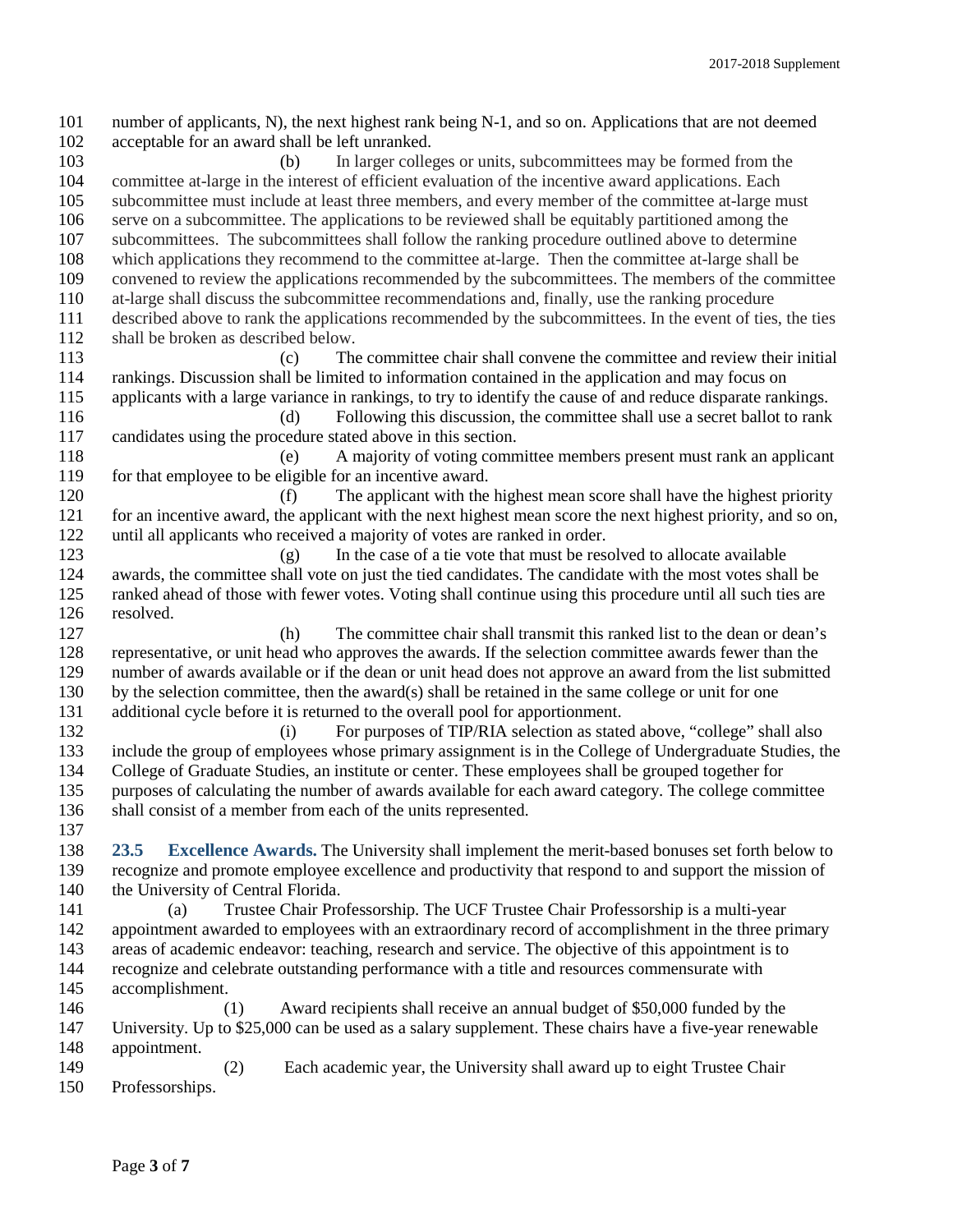(3) The eligibility criteria for an applicant is holding the rank of professor; the applicant must be recognized as a "foremost scholar" in his or her chosen area of expertise, meaning known as a preeminent scholar in his or her discipline; and have a positive impact to other scholars at UCF. Applications will be reviewed by a committee consisting of one Trustee Chair, one Pegasus Professor, the Chair of the Faculty Senate, and the Vice Provost for Faculty Excellence. An employee who holds the rank of full professor shall be appointed by the UCF-UFF Chapter President to serve as an ex officio member of the committee, and shall not have a voting role except in the case of breaking any tie votes. The President and Provost or designee will make the final appointment. (b) Pegasus Professor. The Pegasus Professor award recognizes excellence in the three primary areas of academic endeavor: teaching, research and service. (1) Award recipients shall receive a one-time payment of \$5,000 from Foundation funds as well as a Pegasus statue. (2) Each academic year, the University may award Pegasus Professor awards. (3) The eligibility criteria for an applicant is having completed five years at the rank of professor at UCF; having achieved excellence in teaching, research and/or creative activity; and demonstrable service and scope of national and international impact. The awards are ultimately determined by the President or designee. (c) Excellence Awards. All full-time employees in the appropriate discipline with at least three years of continuous non-visiting, non-OPS service at UCF immediately prior to the current year are eligible. Employees who have received a college or university excellence award in the past three academic years in the category for which they are applying are not eligible. For some Excellence awards, additional eligibility criteria are specified below. Award recipients shall receive a one-time payment of \$2,000. Each academic year, the University shall award Excellence in Undergraduate Teaching awards, one University Award for Excellence in Undergraduate Teaching, Excellence in Graduate Teaching awards, one University Award for Excellence in Graduate Teaching, two University Awards for Excellence in Faculty Academic Advising, one University Award for Excellence in Professional Academic Advising, Excellence in Research awards, one University Distinguished Research award, two University Awards for Excellence in Professional Service, one Excellence in Librarianship award, one Excellence in English Language Institute Instruction and one Excellence in Instructional Design award. (1) Excellence in Undergraduate Teaching awards. a. Eligibility. Employees must be assigned to teach at least two undergraduate courses in the current academic year and to have taught at least six undergraduate courses over the preceding three academic years. b. The criteria for evaluation applicants' files shall include three major categories: 186 1. Innovations to improve undergraduate teaching; 2. Undergraduate teaching accomplishments/honors; 3. Evidence of impact on undergraduate teaching. (2) Excellence in Graduate Teaching Awards. a. Eligibility. Employees must have contributed significantly to graduate education, including substantial teaching of graduate courses (including thesis and dissertation courses) over the current academic year and the three preceding academic years. b. The criteria for evaluating applicants' files shall include three major categories: 195 1. Innovations to improve graduate teaching; 2. Graduate Teaching Accomplishments/honors; 3. Evidence of impact on graduate teaching. (3) Excellence in Research Awards a. Eligibility. Employees must have an assignment of at least 0.10 FTE in research over each of the three immediately preceding years and the current year at UCF. b. The criteria for evaluating applicants' files shall include three major categories.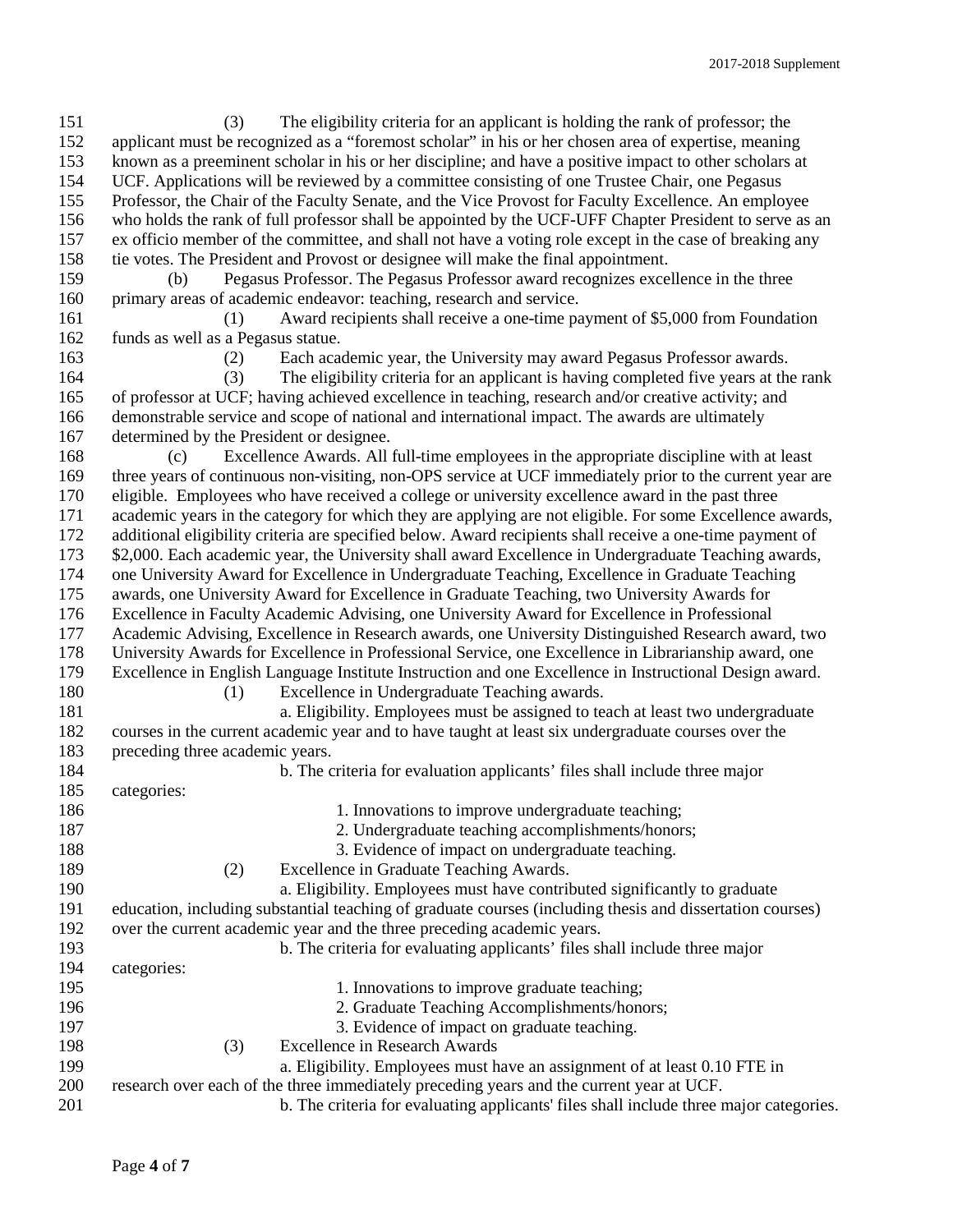| 202 | 1 cumulative value and impact of research efforts at UCF within the                                         |
|-----|-------------------------------------------------------------------------------------------------------------|
| 203 | discipline and to society;                                                                                  |
| 204 | 2. Recognition of research impact by the individual's peers in the same or                                  |
| 205 | in related disciplines;                                                                                     |
| 206 | 3. Publication/dissemination and presentation of research results.                                          |
| 207 | (4)<br>Excellence in Faculty Academic Advising.                                                             |
| 208 | a. Eligibility. All employees who currently advise and who have advised                                     |
| 209 | undergraduate students over the preceding three academic years are eligible.                                |
| 210 | b. The criteria for evaluating applicants' files shall include three major                                  |
| 211 | categories:                                                                                                 |
| 212 | 1. Evidence of extra effort to improve advising;                                                            |
| 213 | 2. Evidence that students have been sensitively and appropriately                                           |
| 214 | informed and guided concerning career choices and academic opportunities;                                   |
| 215 | 3. Evidence that the nominee serves as a role model in the pursuit of                                       |
| 216 | learning.                                                                                                   |
| 217 | University Award for Excellence in Professional Academic Advising.<br>(5)                                   |
| 218 | a. Eligibility. Employees who have a current full-time assignment and full-time                             |
| 219 | experience for the preceding three years at UCF in an academic advising unit within a college, regional     |
| 220 | campus, institute, center or the Division of Student Development and Enrollment Services are eligible.      |
| 221 | Employees with regular teaching assignments are eligible for other advising awards and are not eligible     |
| 222 | for the Professional Academic Advising.                                                                     |
| 223 | b. The criteria for evaluating applicants' file shall include three major categories:                       |
| 224 | 1. Evidence of success in retaining students;                                                               |
| 225 | 2. Evidence of guiding students to timely completion of their degrees;                                      |
| 226 | 3. Creating a caring and supportive environment, and helping students                                       |
| 227 | realize their potential.                                                                                    |
| 228 | University Awards for Excellence in Professional Service.<br>(6)                                            |
| 229 | a. Eligibility. Employees who are assigned an FTE of 0.10 for professional                                  |
| 230 | service duties over the current year and for each of the three preceding academic years are eligible.       |
| 231 | b. The criteria for evaluating applicants' files shall include three major                                  |
| 232 | categories:                                                                                                 |
| 233 | 1. Evidence of effectiveness in service to the university by highlighting                                   |
| 234 | leadership contributions;                                                                                   |
| 235 | 2. Evidence of significant accomplishment in professional organizations                                     |
| 236 | in the nominee's discipline;                                                                                |
| 237 | 3. Evidence of recognition for outreach activities, service, and leadership                                 |
| 238 | contributions to community organizations.                                                                   |
| 239 | Excellence in Librarianship.<br>(7)                                                                         |
| 240 | a. Eligibility. Employees who have served at UCF as a librarian on a permanent                              |
| 241 | line for the current year and at least the three years immediately preceding the current year are eligible. |
| 242 | b. The criteria for evaluating applicant's files shall include two major categories:                        |
| 243 | 1. Evidence of extra effort to improve library services and collections;                                    |
| 244 | 2. Evidence of a sustained period of excellence in the library profession.                                  |
| 245 | Excellence in Instructional Design<br>(8)                                                                   |
| 246 | a. Eligibility. Must be an instructional designer on a non-visiting, non-OPS 12-                            |
| 247 | month contract at the time of nomination and over the three preceding academic years.                       |
| 248 | b. The criteria for evaluating applicant's files shall include two major categories:                        |
| 249 | 1. Innovative contributions to UCF and/or the ID field;                                                     |
| 250 | 2. Evidence of outstanding effort to promote quality of online instruction                                  |
| 251 | and improve relationships with faculty members at UCF.                                                      |
| 252 | Excellence in English Language Institute Instruction.<br>(9)                                                |
|     |                                                                                                             |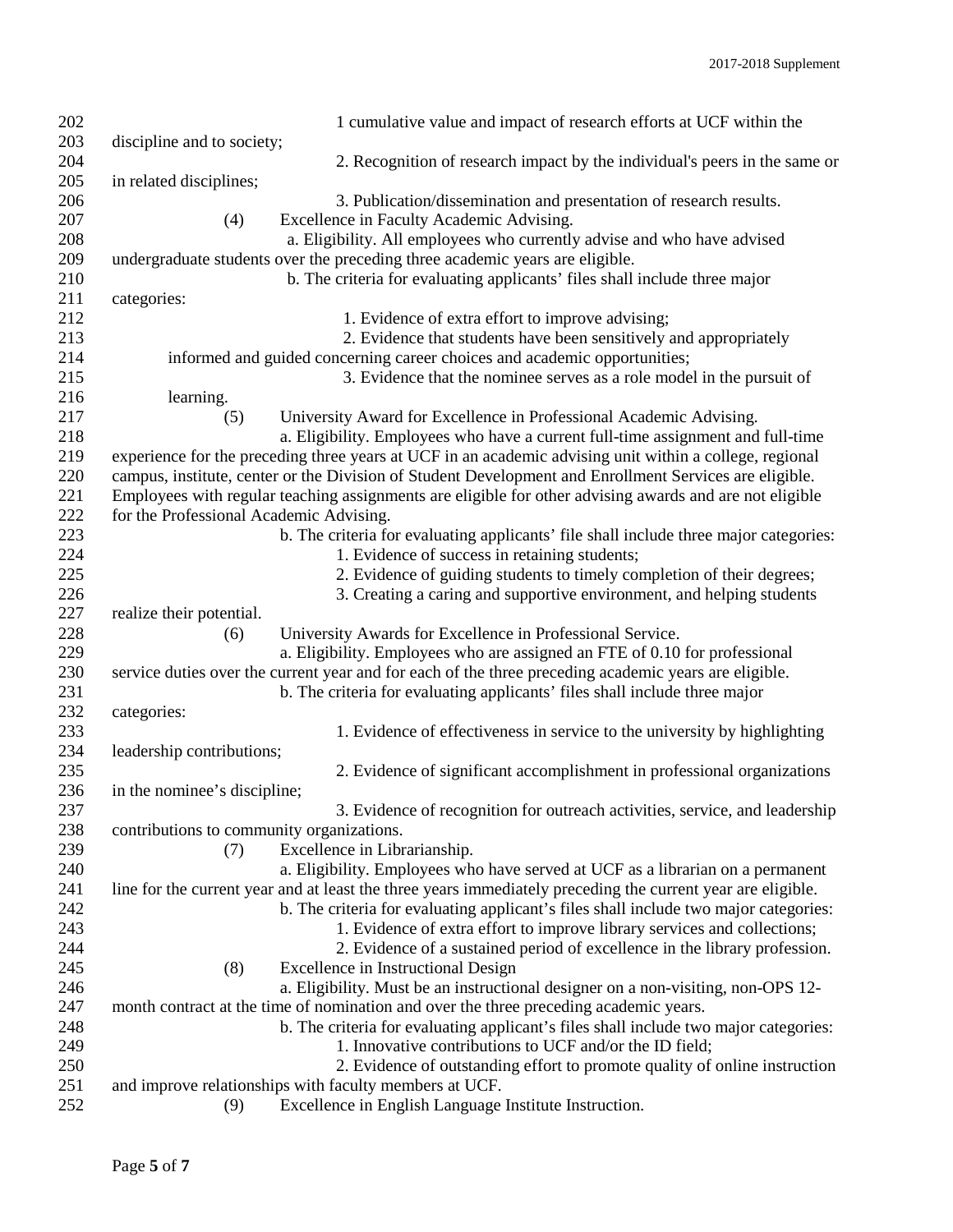| 253<br>254<br>255 | a. Eligibility. Must have a full-time, non-visiting, non-OPS appointment at ELI<br>for the current academic year and for the three preceding academic years.<br>b. The criteria for evaluating applicant's files shall include three major |
|-------------------|--------------------------------------------------------------------------------------------------------------------------------------------------------------------------------------------------------------------------------------------|
| 256               | categories:                                                                                                                                                                                                                                |
| 257<br>258<br>259 | 1. Evidence of innovative contributions to UCF or the ELI field;<br>2. Evidence of extra effort to improve ELI success;<br>3. Evidence of a sustained period of excellence in ELI.                                                         |
| 260               | Recommendations for these awards are made by various committees and are<br>(10)                                                                                                                                                            |
| 261               | ultimately determined by the president or designee.                                                                                                                                                                                        |
| 262               |                                                                                                                                                                                                                                            |
| 263               | 23.6<br><b>Salary Increases for Employees Funded by Contracts and Grants.</b>                                                                                                                                                              |
| 264               | Employees on contracts or grants shall receive salary increases equivalent to similar<br>(a)                                                                                                                                               |
| 265               | employees on Education and General (E&G) funding, provided that such salary increases are permitted                                                                                                                                        |
| 266               | by the terms of the contract or grant and adequate funds are available for this purpose in the contract or                                                                                                                                 |
| 267               | grant. In the event such salary increases are not permitted by the terms of the contract or grant, or in the                                                                                                                               |
| 268               | event adequate funds are not provided, the president or president's representative shall seek to have the                                                                                                                                  |
| 269               | contract or grant modified to permit or fund such increases.                                                                                                                                                                               |
| 270               | Nothing contained herein shall prevent employees whose salaries are funded by grant<br>(b)                                                                                                                                                 |
| 271<br>272        | agencies from being allotted raises higher than those provided in this Agreement if such increases are<br>provided by the granting agency.                                                                                                 |
| 273               |                                                                                                                                                                                                                                            |
| 274               | 23.7<br>Administrative Discretion Increases. From September 1, 2017 through August 31, 2018, the                                                                                                                                           |
| 275               | University may provide Administrative Discretion Increases up to one and one-half percent (1.5%) of the                                                                                                                                    |
| 276               | total salary rate of employees who were in an employment relationship with the University on May 7,                                                                                                                                        |
| 277               | 2017. Any Administrative Discretion Increase provided to contract and grant (C&G) employees, any                                                                                                                                           |
| 278               | court-ordered or court-approved salary increase, any prevailing wage adjustment for the purpose of                                                                                                                                         |
| 279<br>280        | qualifying for immigration status, or any salary increase to settle a legitimate, broad-based employment<br>dispute shall not be subject to the terms and limitations of this Section.                                                     |
| 281               | The University may provide Administrative Discretion Increases for verified written<br>(a)                                                                                                                                                 |
| 282               | offers of outside employment, special achievements, merit, compression and inversion, equity and market                                                                                                                                    |
| 283               | equity considerations, and similar special situations to employees in the bargaining unit.                                                                                                                                                 |
| 284               | Administrative Discretionary Increases for verified written offers of outside employment<br>(b)                                                                                                                                            |
| 285               | shall not contribute to the calculation of the salary rate.                                                                                                                                                                                |
| 286               | UFF Notification. At least 14 days prior to the effective date of any such increase, the<br>(c)                                                                                                                                            |
| 287               | University shall provide to the UFF a written notification of the increase which states the name of the                                                                                                                                    |
| 288               | employee, the rank and discipline of the employee, the amount of the increase, and the reason for the                                                                                                                                      |
| 289<br>290        | increase.<br>The University's ability to provide Administrative Discretion Increases shall expire<br>(d)                                                                                                                                   |
| 291               | August 31, 2018, and shall not become part of the status quo.                                                                                                                                                                              |
| 292               |                                                                                                                                                                                                                                            |
| 293               | 23.8<br>Report to Employees. All employees shall receive notice of their salary increases prior to                                                                                                                                         |
| 294               | implementation.                                                                                                                                                                                                                            |
| 295               |                                                                                                                                                                                                                                            |
| 296               | 23.9<br><b>Type of Payment for Assigned Duties.</b>                                                                                                                                                                                        |
| 297               | Duties and responsibilities assigned by the University to an employee that do not exceed<br>(a)                                                                                                                                            |
| 298               | the available established FTE for the position shall be compensated through the payment of salary, not                                                                                                                                     |
| 299               | Other Personal Services (OPS) wages.                                                                                                                                                                                                       |
| 300               | Duties and responsibilities assigned by the University to an employee that are in addition<br>(b)                                                                                                                                          |
| 301               | to the available established FTE for the position shall be compensated through OPS wages, not salary.                                                                                                                                      |
| 302               |                                                                                                                                                                                                                                            |